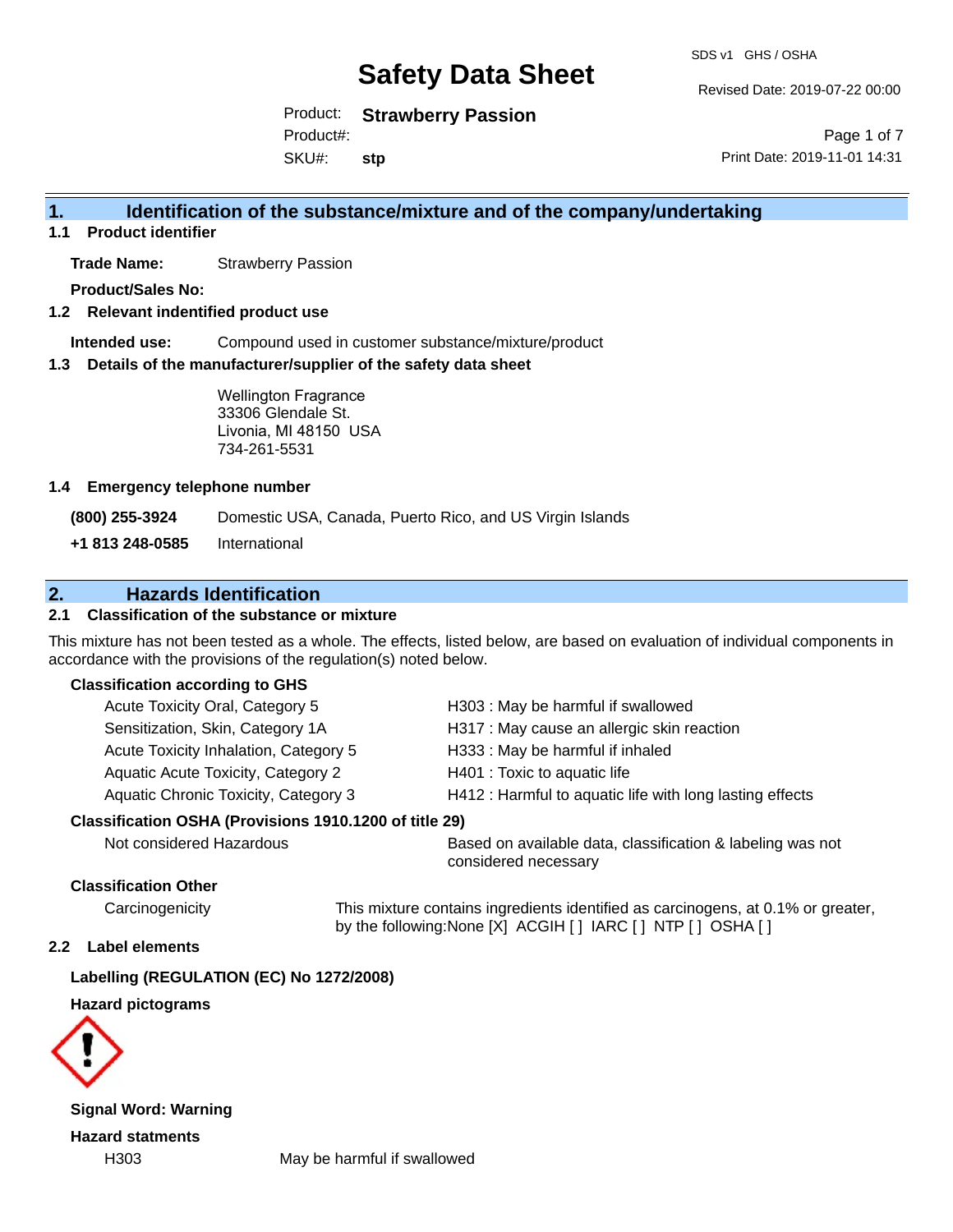#### SDS v1 GHS / OSHA

# **Safety Data Sheet**

#### Revised Date: 2019-07-22 00:00

Page 2 of 7

|           | Product: Strawberry Passion |
|-----------|-----------------------------|
| Product#: |                             |
| SKU#:     | stp                         |

|      | SKU#:<br>stp                                      | Print Date: 2019-11-01 14:31 |
|------|---------------------------------------------------|------------------------------|
| H317 | May cause an allergic skin reaction               |                              |
| H333 | May be harmful if inhaled                         |                              |
| H401 | Toxic to aquatic life                             |                              |
| H412 | Harmful to aquatic life with long lasting effects |                              |
|      |                                                   |                              |

#### **Precautionary Statements**

#### **Prevention:**

| P <sub>272</sub><br>P <sub>273</sub> | Contaminated work clothing should not be allowed out of the workplace<br>Avoid release to the environment |
|--------------------------------------|-----------------------------------------------------------------------------------------------------------|
| Response:                            |                                                                                                           |
| $P302 + P352$                        | IF ON SKIN: Wash with soap and water                                                                      |
| $P304 + P312$                        | IF INHALED: Call a POISON CENTER or doctor/physician if you feel unwell                                   |
| P312                                 | Call a POISON CENTER or doctor/physician if you feel unwell                                               |
| $P333 + P313$                        | If skin irritation or a rash occurs: Get medical advice/attention                                         |
| P363                                 | Wash contaminated clothing before reuse                                                                   |
| Other Hererale                       |                                                                                                           |

#### **2.3 Other Hazards**

**no data available**

## **3. Composition/Information on Ingredients**

#### **3.1 Mixtures**

This product is a complex mixture of ingredients, which contains among others the following substance(s), presenting a health or environmental hazard within the meaning of the UN Globally Harmonized System of Classification and Labeling of Chemicals (GHS):

| CAS#<br>Ingredient                                       | EC#       | Conc.<br>Range | <b>GHS Classification</b>           |  |
|----------------------------------------------------------|-----------|----------------|-------------------------------------|--|
| 120-51-4                                                 | 204-402-9 | $20 - 30 \%$   | H302; H313; H400; H411              |  |
| Benzyl Benzoate                                          |           |                |                                     |  |
| 77-83-8                                                  | 201-061-8 | $2 - 5%$       | H317; H401; H411                    |  |
| Ethyl Methylphenylglycidate                              |           |                |                                     |  |
| 105-54-4                                                 | 203-306-4 | $1 - 2 \%$     | H <sub>226</sub> ; H <sub>401</sub> |  |
| Ethyl butyrate                                           |           |                |                                     |  |
| $121 - 33 - 5$                                           | 204-465-2 | $1 - 2 \%$     | H303: H319                          |  |
| vanillin                                                 |           |                |                                     |  |
| $111 - 12 - 6$                                           | 203-836-6 | $0.1 - 1.0 %$  | H317; H400; H412                    |  |
| Methyl-2-Octynoate                                       |           |                |                                     |  |
| See Section 16 for full text of GHS classification codes |           |                |                                     |  |
|                                                          |           |                |                                     |  |

See Section 16 for full text of GHS classification codes which where not shown in section 2

Total Hydrocarbon Content (%  $w/w$ ) = 0.00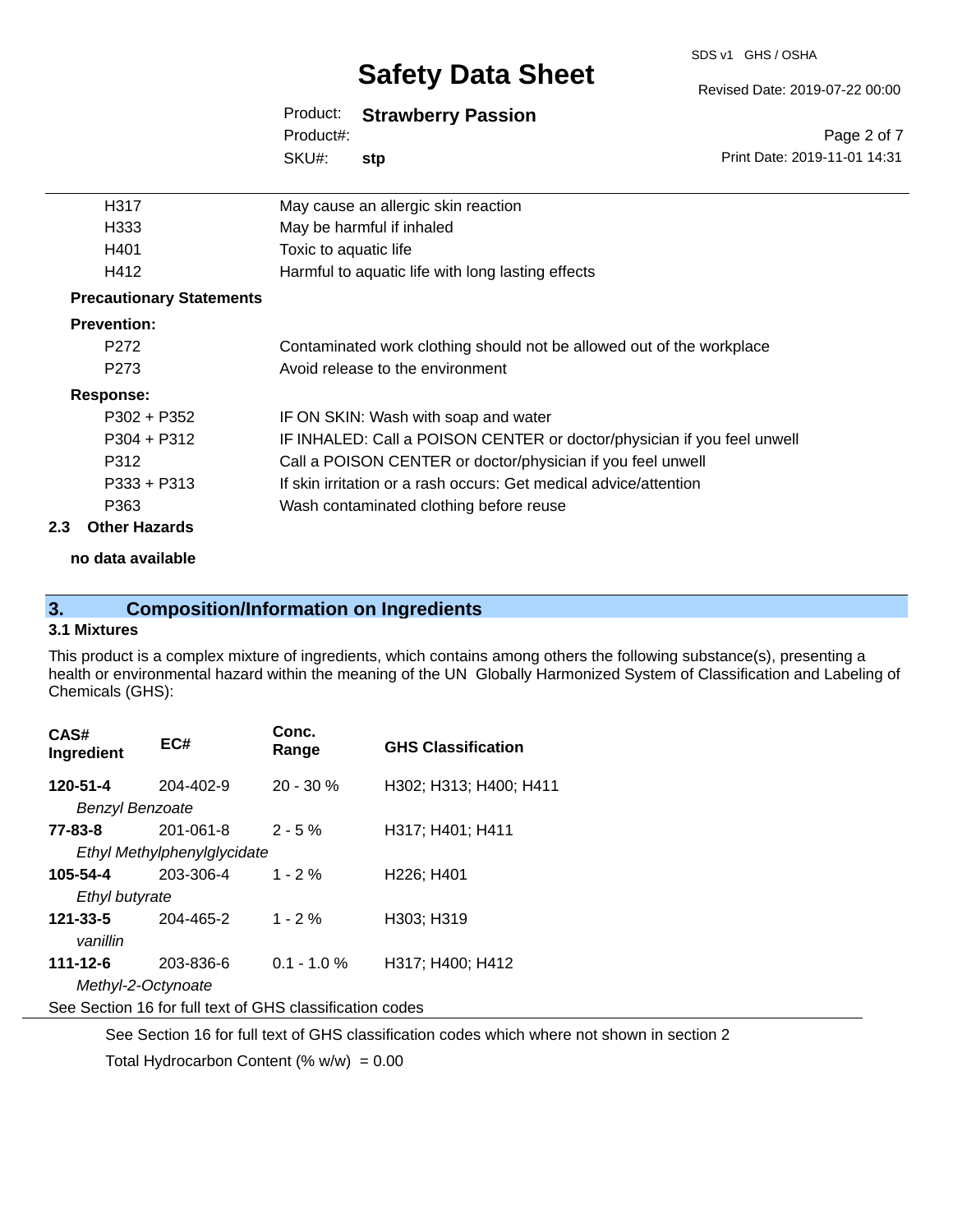SDS v1 GHS / OSHA

Revised Date: 2019-07-22 00:00

| Product: | <b>Strawberry Passion</b> |  |
|----------|---------------------------|--|
|----------|---------------------------|--|

Product#:

SKU#: **stp**

Page 3 of 7 Print Date: 2019-11-01 14:31

| <b>First Aid Measures</b><br>4.                                                   |                                                                                                               |  |
|-----------------------------------------------------------------------------------|---------------------------------------------------------------------------------------------------------------|--|
| <b>Description of first aid measures</b><br>4.1                                   |                                                                                                               |  |
| Inhalation:                                                                       | Remove from exposure site to fresh air and keep at rest.<br>Obtain medical advice.                            |  |
| <b>Eye Exposure:</b>                                                              | Flush immediately with water for at least 15 minutes.<br>Contact physician if symptoms persist.               |  |
| <b>Skin Exposure:</b>                                                             | Remove contaminated clothes. Wash thoroughly with water (and soap).<br>Contact physician if symptoms persist. |  |
| Ingestion:                                                                        | Rinse mouth with water and obtain medical advice.                                                             |  |
| Most important symptoms and effects, both acute and delayed<br>4.2                |                                                                                                               |  |
| <b>Symptoms:</b>                                                                  | no data available                                                                                             |  |
| <b>Risks:</b>                                                                     | Refer to Section 2.2 "Hazard Statements"                                                                      |  |
| Indication of any immediate medical attention and special treatment needed<br>4.3 |                                                                                                               |  |
| Treatment:                                                                        | Refer to Section 2.2 "Response"                                                                               |  |
|                                                                                   |                                                                                                               |  |
| 5.<br><b>Fire-Fighting measures</b>                                               |                                                                                                               |  |
| <b>Extinguishing media</b><br>5.1                                                 |                                                                                                               |  |
| Suitable:                                                                         | Carbon dioxide (CO2), Dry chemical, Foam                                                                      |  |
| <b>Unsuitable</b>                                                                 | Do not use a direct water jet on burning material                                                             |  |
| 5.2 Special hazards arising from the substance or mixture                         |                                                                                                               |  |
| <b>During fire fighting:</b>                                                      | Water may be ineffective                                                                                      |  |
| <b>Advice for firefighters</b><br>5.3                                             |                                                                                                               |  |
| <b>Further information:</b>                                                       | Standard procedure for chemical fires                                                                         |  |

### **6. Accidental Release Measures**

#### **6.1 Personal precautions, protective equipment and emergency procedures**

Avoid inhalation and contact with skin and eyes. A self-contained breathing apparatus is recommended in case of a major spill.

#### **6.2 Environmental precautions**

Keep away from drains, soil, and surface and groundwater.

#### **6.3 Methods and materials for containment and cleaning up**

Clean up spillage promptly. Remove ignition sources. Provide adequate ventilation. Avoid excessive inhalation of vapors. Gross spillages should be contained by use of sand or inert powder and disposed of according to the local regulations.

#### **6.4 Reference to other sections**

Not Applicable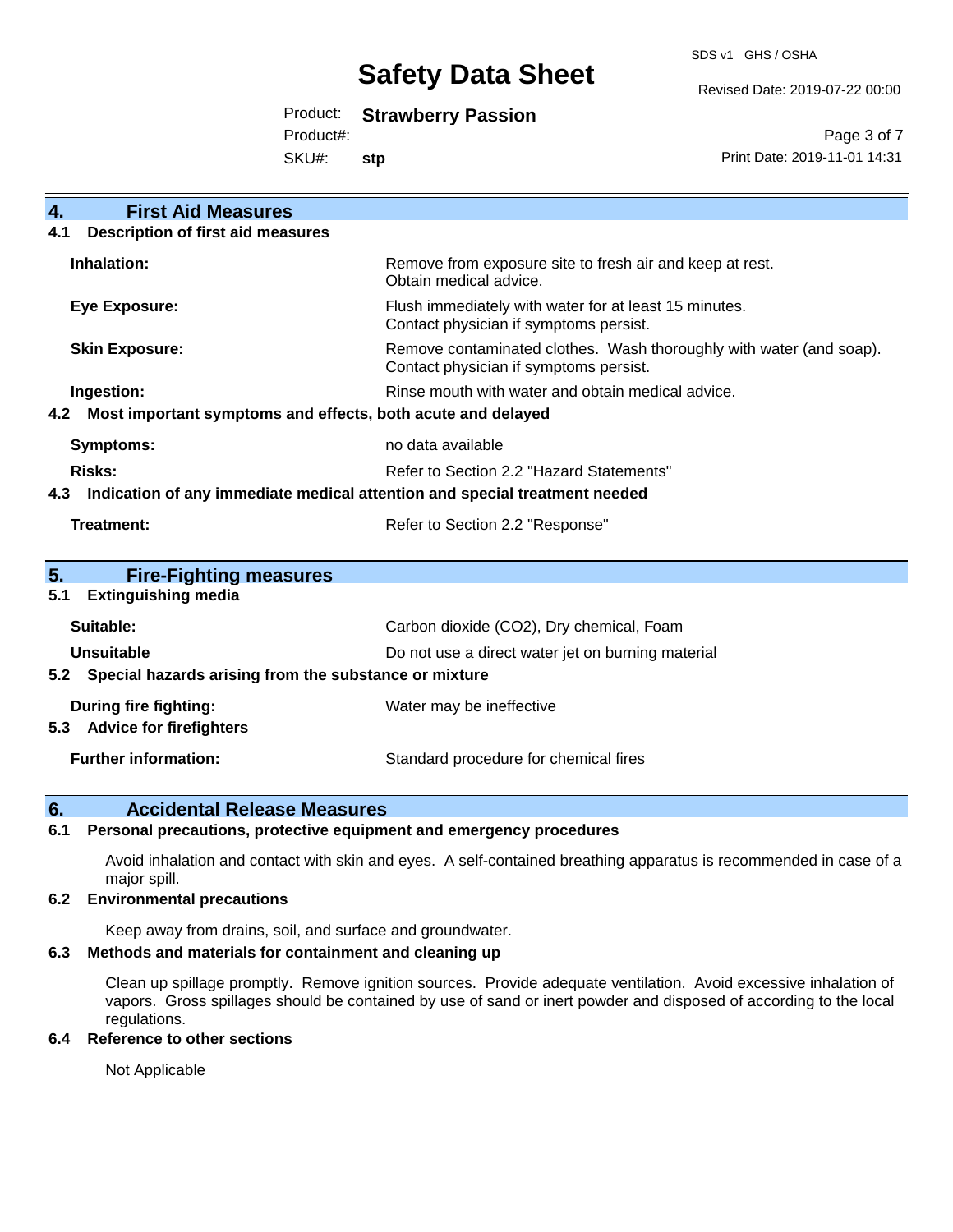Revised Date: 2019-07-22 00:00

Product: **Strawberry Passion**

Product#:

SKU#: **stp**

Page 4 of 7 Print Date: 2019-11-01 14:31

# **7. Handling and Storage**

#### **7.1 Precautions for safe handling**

Apply according to good manufacturing and industrial hygiene practices with proper ventilation. Do not drink, eat or smoke while handling. Respect good personal hygiene.

#### **7.2 Conditions for safe storage, including any incompatibilities**

Store in a cool, dry and ventilated area away from heat sources and protected from light in tightly closed original container. Avoid uncoated metal container. Keep air contact to a minimum.

#### **7.3 Specific end uses**

No information available

#### **8. Exposure Controls/Personal Protection**

**8.1 Control parameters**

| <b>Exposure Limits:</b>                               | Contains no substances with occupational exposure limit values.                                                                          |  |
|-------------------------------------------------------|------------------------------------------------------------------------------------------------------------------------------------------|--|
| <b>Engineering Controls:</b>                          | Use local exhaust as needed.                                                                                                             |  |
| 8.2 Exposure controls - Personal protective equipment |                                                                                                                                          |  |
| Eye protection:                                       | Tightly sealed goggles, face shield, or safety glasses with brow guards and side shields, etc.<br>as may be appropriate for the exposure |  |
| <b>Respiratory protection:</b>                        | Avoid excessive inhalation of concentrated vapors. Apply local ventilation where appropriate.                                            |  |
| <b>Skin protection:</b>                               | Avoid Skin contact. Use chemically resistant gloves as needed.                                                                           |  |

### **9. Physical and Chemical Properties**

#### **9.1 Information on basic physical and chemical properties**

| Appearance:                  | Liquid                        |
|------------------------------|-------------------------------|
| Odor:                        | Conforms to Standard          |
| Color:                       | Colorless to Yellow Tint (G1) |
| <b>Viscosity:</b>            | Liquid                        |
| <b>Freezing Point:</b>       | Not determined                |
| <b>Boiling Point:</b>        | Not determined                |
| <b>Melting Point:</b>        | Not determined                |
| <b>Flashpoint (CCCFP):</b>   | >200 F (93.33 C)              |
| <b>Auto flammability:</b>    | Not determined                |
| <b>Explosive Properties:</b> | None Expected                 |
| <b>Oxidizing properties:</b> | None Expected                 |
| Vapor Pressure (mmHg@20 C):  | 0.5946                        |
| %VOC:                        | 0.59                          |
| Specific Gravity @ 25 C:     | 0.9660                        |
| Density @ 25 C:              | 0.9630                        |
| Refractive Index @ 20 C:     | 1.4700                        |
| Soluble in:                  | Oil                           |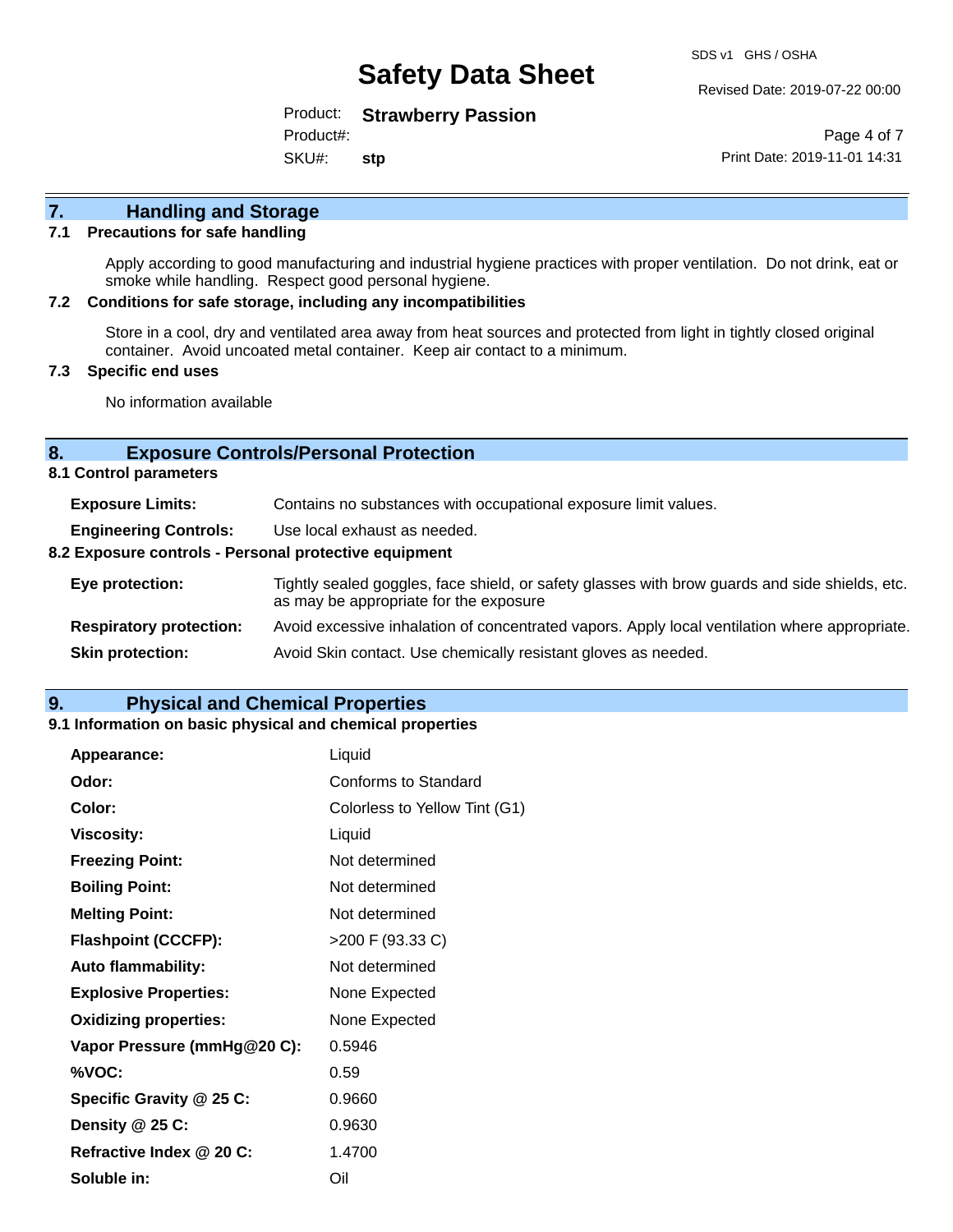Revised Date: 2019-07-22 00:00

Product: **Strawberry Passion**

Product#:

SKU#: **stp**

Page 5 of 7 Print Date: 2019-11-01 14:31

# **10. Stability and Reactivity**

| <b>10.1 Reactivity</b>                  | None                                               |
|-----------------------------------------|----------------------------------------------------|
| <b>10.2 Chemical stability</b>          | Stable                                             |
| 10.3 Possibility of hazardous reactions | None known                                         |
| <b>10.4 Conditions to avoid</b>         | None known                                         |
| 10.5 Incompatible materials             | Strong oxidizing agents, strong acids, and alkalis |
| 10.6 Hazardous decomposition products   | None known                                         |

# **11. Toxicological Information**

### **11.1 Toxicological Effects**

Acute Toxicity Estimates (ATEs) based on the individual Ingredient Toxicity Data utilizing the "Additivity Formula"

| Acute toxicity - Oral - (Rat) mg/kg                | (LD50: 3546.0992) May be harmful if swallowed            |
|----------------------------------------------------|----------------------------------------------------------|
| Acute toxicity - Dermal - (Rabbit) mg/kg           | Not classified - the classification criteria are not met |
| Acute toxicity - Inhalation - (Rat) mg/L/4hr       | (LD50: 332.1238) May be harmful if inhaled               |
| <b>Skin corrosion / irritation</b>                 | May be harmful if inhaled                                |
| Serious eye damage / irritation                    | Not classified - the classification criteria are not met |
| <b>Respiratory sensitization</b>                   | Not classified - the classification criteria are not met |
| <b>Skin sensitization</b>                          | May cause an allergic skin reaction                      |
| <b>Germ cell mutagenicity</b>                      | Not classified - the classification criteria are not met |
| Carcinogenicity                                    | Not classified - the classification criteria are not met |
| <b>Reproductive toxicity</b>                       | Not classified - the classification criteria are not met |
| Specific target organ toxicity - single exposure   | Not classified - the classification criteria are not met |
| Specific target organ toxicity - repeated exposure | Not classified - the classification criteria are not met |
| <b>Aspiration hazard</b>                           | Not classified - the classification criteria are not met |

## **12. Ecological Information**

**12.1 Toxicity**

| <b>Acute acquatic toxicity</b>     | Toxic to aquatic life                             |
|------------------------------------|---------------------------------------------------|
| <b>Chronic acquatic toxicity</b>   | Harmful to aquatic life with long lasting effects |
| <b>Toxicity Data on soil</b>       | no data available                                 |
| <b>Toxicity on other organisms</b> | no data available                                 |
|                                    |                                                   |
| 12.2 Persistence and degradability | no data available                                 |
| 12.3 Bioaccumulative potential     | no data available                                 |
| 12.4 Mobility in soil              | no data available                                 |
| 12.5 Other adverse effects         | no data available                                 |
|                                    |                                                   |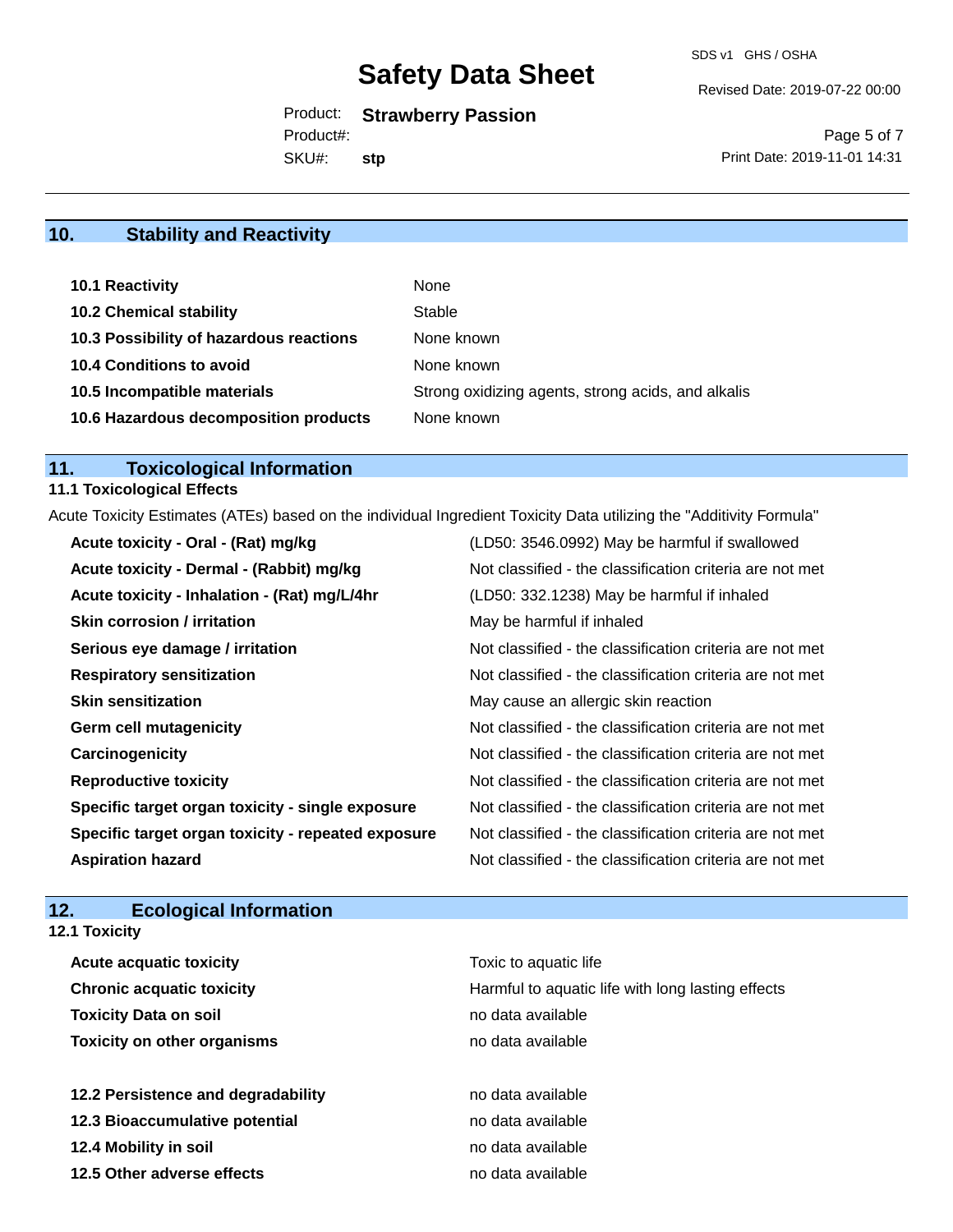Revised Date: 2019-07-22 00:00

Product: **Strawberry Passion**

Product#:

SKU#: **stp**

Page 6 of 7 Print Date: 2019-11-01 14:31

### **13. Disposal Conditions**

#### **13.1 Waste treatment methods**

Do not allow product to reach sewage systems. Dispose of in accordance with all local and national regulations. Send to a licensed waste management company.The product should not be allowed to enter drains, water courses or the soil. Do not contaminate ponds, waterways or ditches with chemical or used container.

## **14. Transport Information**

| <b>Marine Pollutant</b><br>No            |              |                                     |                 |        |
|------------------------------------------|--------------|-------------------------------------|-----------------|--------|
| <b>Regulator</b>                         | <b>Class</b> | <b>Pack Group</b>                   | <b>Sub Risk</b> | UN-nr. |
| U.S. DOT (Non-Bulk)                      |              | Not Regulated - Not Dangerous Goods |                 |        |
| Chemicals NOI                            |              |                                     |                 |        |
| <b>ADR/RID (International Road/Rail)</b> |              | Not Regulated - Not Dangerous Goods |                 |        |
| <b>Chemicals NOI</b>                     |              |                                     |                 |        |
| <b>IATA (Air Cargo)</b>                  |              | Not Regulated - Not Dangerous Goods |                 |        |
| <b>Chemicals NOI</b>                     |              |                                     |                 |        |
| IMDG (Sea)                               |              | Not Regulated - Not Dangerous Goods |                 |        |
| <b>Chemicals NOI</b>                     |              |                                     |                 |        |

| 15.<br><b>Regulatory Information</b>      |                                                              |  |  |  |
|-------------------------------------------|--------------------------------------------------------------|--|--|--|
| <b>U.S. Federal Regulations</b>           |                                                              |  |  |  |
| <b>TSCA (Toxic Substance Control Act)</b> | All components of the substance/mixture are listed or exempt |  |  |  |
| 40 CFR(EPCRA, SARA, CERCLA and CAA)       | This product contains NO components of concern.              |  |  |  |
| <b>U.S. State Regulations</b>             |                                                              |  |  |  |
| <b>California Proposition 65 Warning</b>  | No Warning required                                          |  |  |  |
| <b>Canadian Regulations</b>               |                                                              |  |  |  |
| <b>DSL</b>                                | 100.00% of the components are listed or exempt.              |  |  |  |
|                                           |                                                              |  |  |  |

### **16. Other Information**

### **GHS H-Statements referred to under section 3 and not listed in section 2**

| H226 : Flammable liquid and vapour<br>H313 : May be harmful in contact with skin<br>H319 : Causes serious eye irritation<br>H411 : Toxic to aquatic life with long lasting effects | H302 : Harmful if swallowed<br>H317 : May cause an allergic skin reaction<br>H400 : Very Toxic to aquatic life |  |  |  |
|------------------------------------------------------------------------------------------------------------------------------------------------------------------------------------|----------------------------------------------------------------------------------------------------------------|--|--|--|
| <b>Total Fractional Values</b>                                                                                                                                                     |                                                                                                                |  |  |  |
| (TFV) Risk                                                                                                                                                                         | (TFV) Risk                                                                                                     |  |  |  |
| (15.05) Acute Toxicity Inhalation, Category 5                                                                                                                                      | (9.30) Aquatic Chronic Toxicity, Category 3                                                                    |  |  |  |
| (8.30) Aquatic Acute Toxicity, Category 2                                                                                                                                          | (3.20) Sensitization, Skin, Category 1B                                                                        |  |  |  |
| (2.30) Sensitization, Skin, Category 1A                                                                                                                                            | (1.41) Acute Toxicity Oral, Category 5                                                                         |  |  |  |